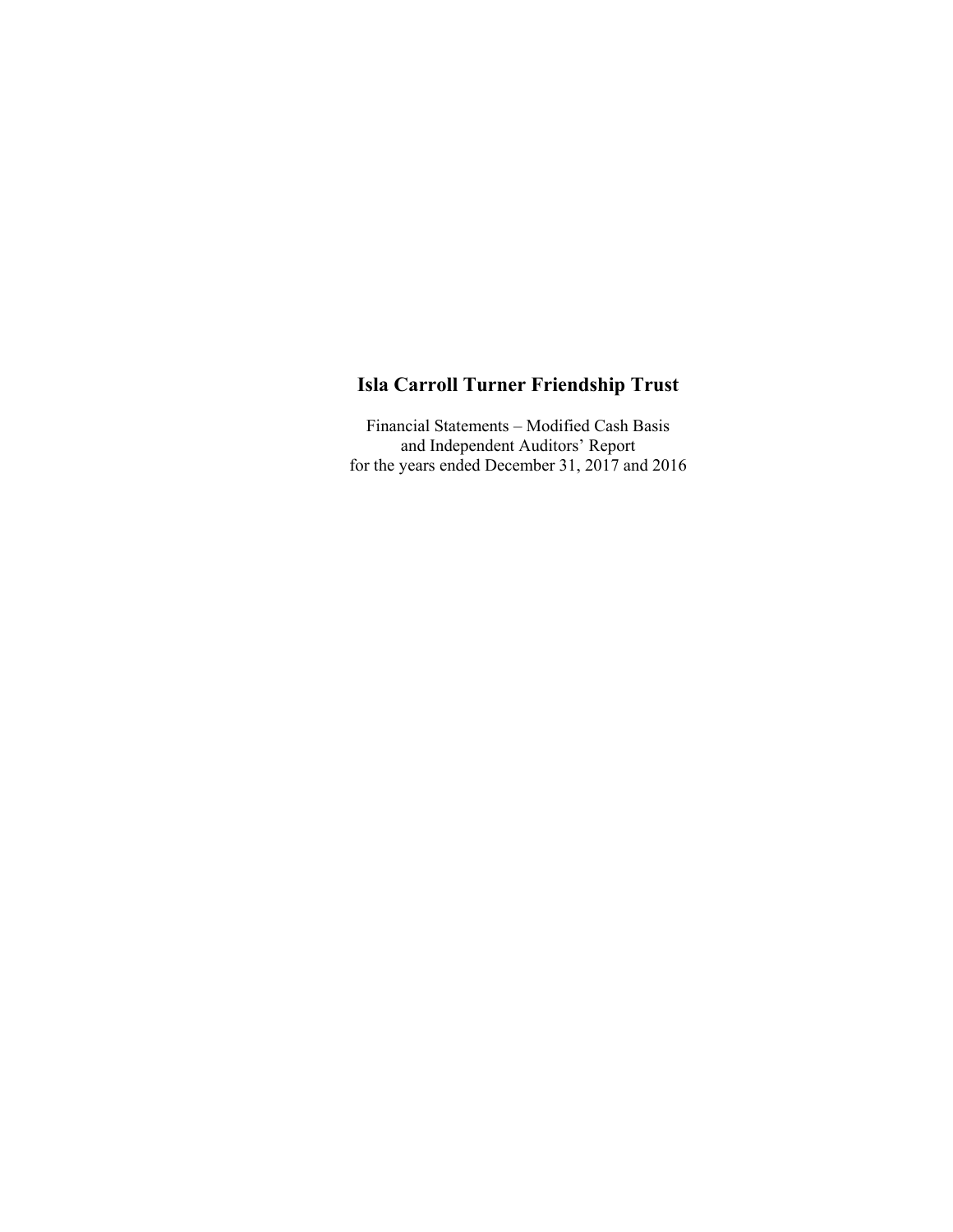|--|

|                                                                                                            | Page         |
|------------------------------------------------------------------------------------------------------------|--------------|
| <b>Independent Auditors' Report</b>                                                                        | $\mathbf{I}$ |
| <b>Financial Statements:</b>                                                                               |              |
| Statements of Assets and Net Assets – Modified Cash Basis as of<br>December 31, 2017 and 2016              | 3            |
| Statements of Revenue and Expenses – Modified Cash Basis for the years ended<br>December 31, 2017 and 2016 | 4            |
| Statements of Cash Flows – Modified Cash Basis for the years ended<br>December 31, 2017 and 2016           | 5            |
| Notes to Financial Statements for the years ended December 31, 2017 and 2016                               | 6            |
| <b>Supplementary Information:</b>                                                                          |              |
| Schedule of Grants Paid during the year ended December 31, 2017                                            | 8            |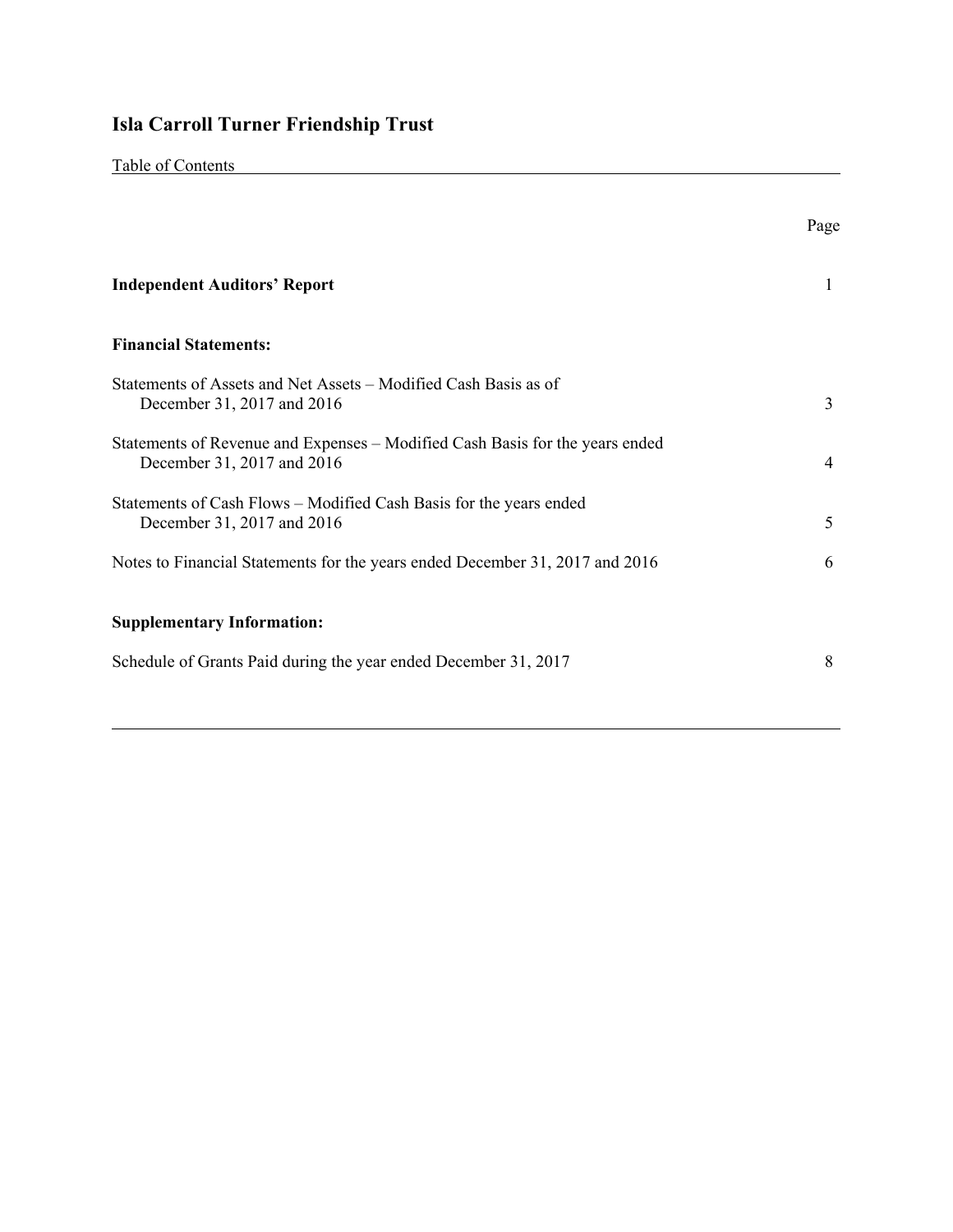### **Independent Auditors' Report**

To the Board of Trustees of Isla Carroll Turner Friendship Trust:

We have audited the accompanying financial statements of Isla Carroll Turner Friendship Trust, which comprise the statements of assets and net assets – modified cash basis as of December 31, 2017 and 2016 and the related statements of revenue and expenses – modified cash basis and of cash flows – modified cash basis for the years then ended, and the related notes to the financial statements.

### **Management's Responsibility for the Financial Statements**

Management is responsible for the preparation and fair presentation of these financial statements in accordance with the modified cash basis of accounting as described in Note 1; this includes determining that the modified cash basis of accounting is an acceptable basis for the preparation of the financial statements in the circumstances. Management also is responsible for the design, implementation, and maintenance of internal control relevant to the preparation and fair presentation of financial statements that are free from material misstatement, whether due to fraud or error.

### **Auditors' Responsibility**

Our responsibility is to express an opinion on these financial statements based on our audits. We conducted our audits in accordance with auditing standards generally accepted in the United States of America. Those standards require that we plan and perform our audits to obtain reasonable assurance about whether the financial statements are free from material misstatement.

An audit involves performing procedures to obtain audit evidence about the amounts and disclosures in the financial statements. The procedures selected depend on the auditors' judgment, including the assessment of the risks of material misstatement of the financial statements, whether due to fraud or error. In making those risk assessments, the auditor considers internal control relevant to the entity's preparation and fair presentation of the financial statements in order to design audit procedures that are appropriate in the circumstances, but not for the purpose of expressing an opinion on the effectiveness of the entity's internal control. Accordingly, we express no such opinion. An audit also includes evaluating the appropriateness of accounting policies used and the reasonableness of significant accounting estimates made by management, as well as evaluating the overall presentation of the financial statements.

We believe that the audit evidence we have obtained is sufficient and appropriate to provide a basis for our audit opinion.

### **Opinion**

In our opinion, the financial statements referred to above present fairly, in all material respects, the assets and net assets of Isla Carroll Turner Friendship Trust as of December 31, 2017 and 2016 and its revenue, expenses and cash flows for the years then ended in accordance with the modified cash basis of accounting.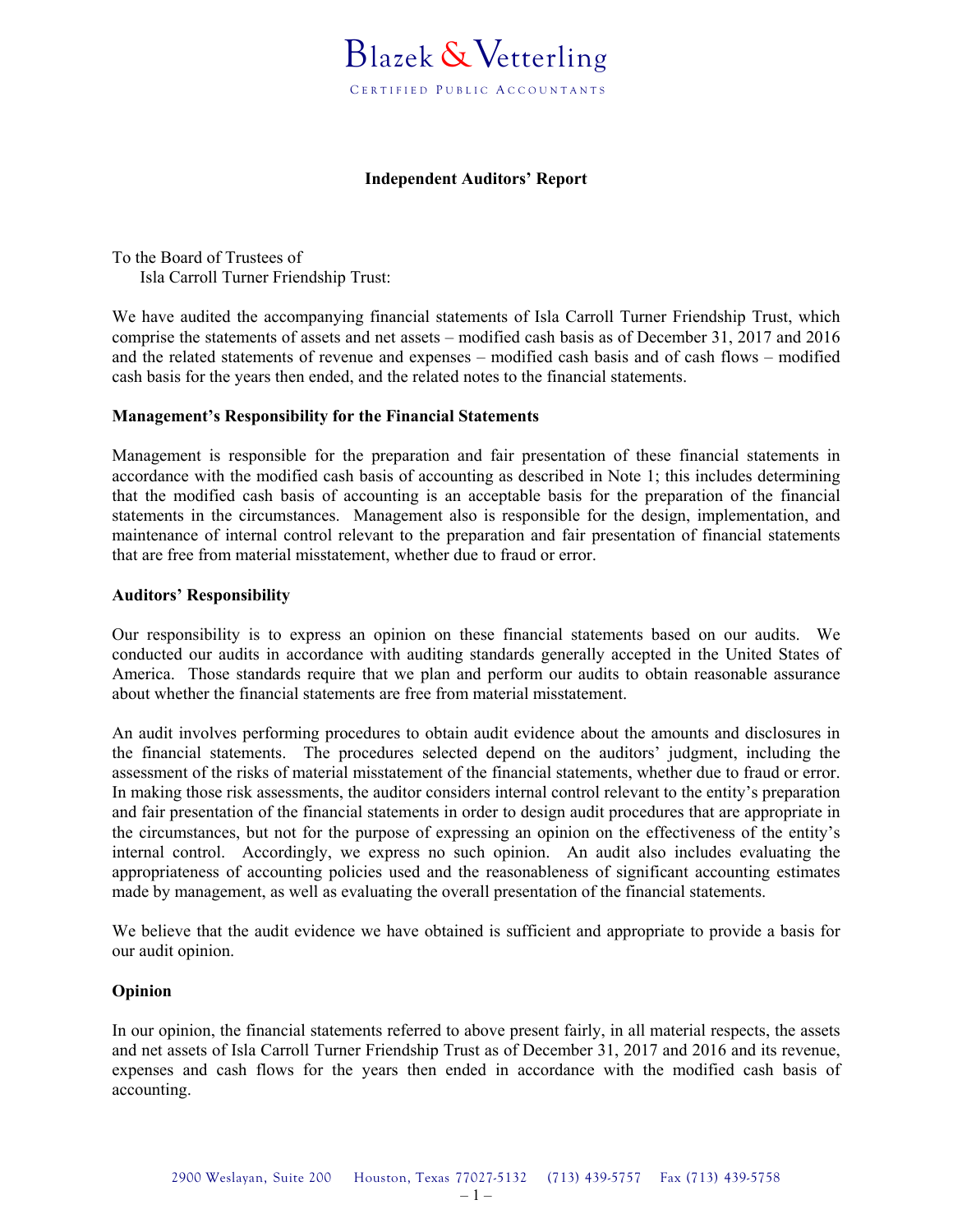#### **Basis of Accounting**

As described in Note 1, these financial statements are prepared on the modified cash basis of accounting, which is a basis of accounting other than accounting principles generally accepted in the United States of America. Our opinion is not modified with respect to this matter.

#### **Supplementary Information**

Our audits were conducted for the purpose of forming an opinion on the financial statements as a whole. Supplementary information in the schedule of grants paid during the year ended December 31, 2017 is presented for purposes of additional analysis and is not a required part of the financial statements. Such information is the responsibility of management and was derived from and relates directly to the underlying accounting and other records used to prepare the financial statements. The information has been subjected to the auditing procedures applied in our audits of the financial statements and certain additional procedures, including comparing and reconciling such information directly to the underlying accounting and other records used to prepare the financial statements or to the financial statements themselves, and other additional procedures in accordance with auditing standards generally accepted in the United States of America. In our opinion, the information is fairly stated, in all material respects, in relation to the financial statements as a whole.

Blazek & Vetterling

August 23, 2018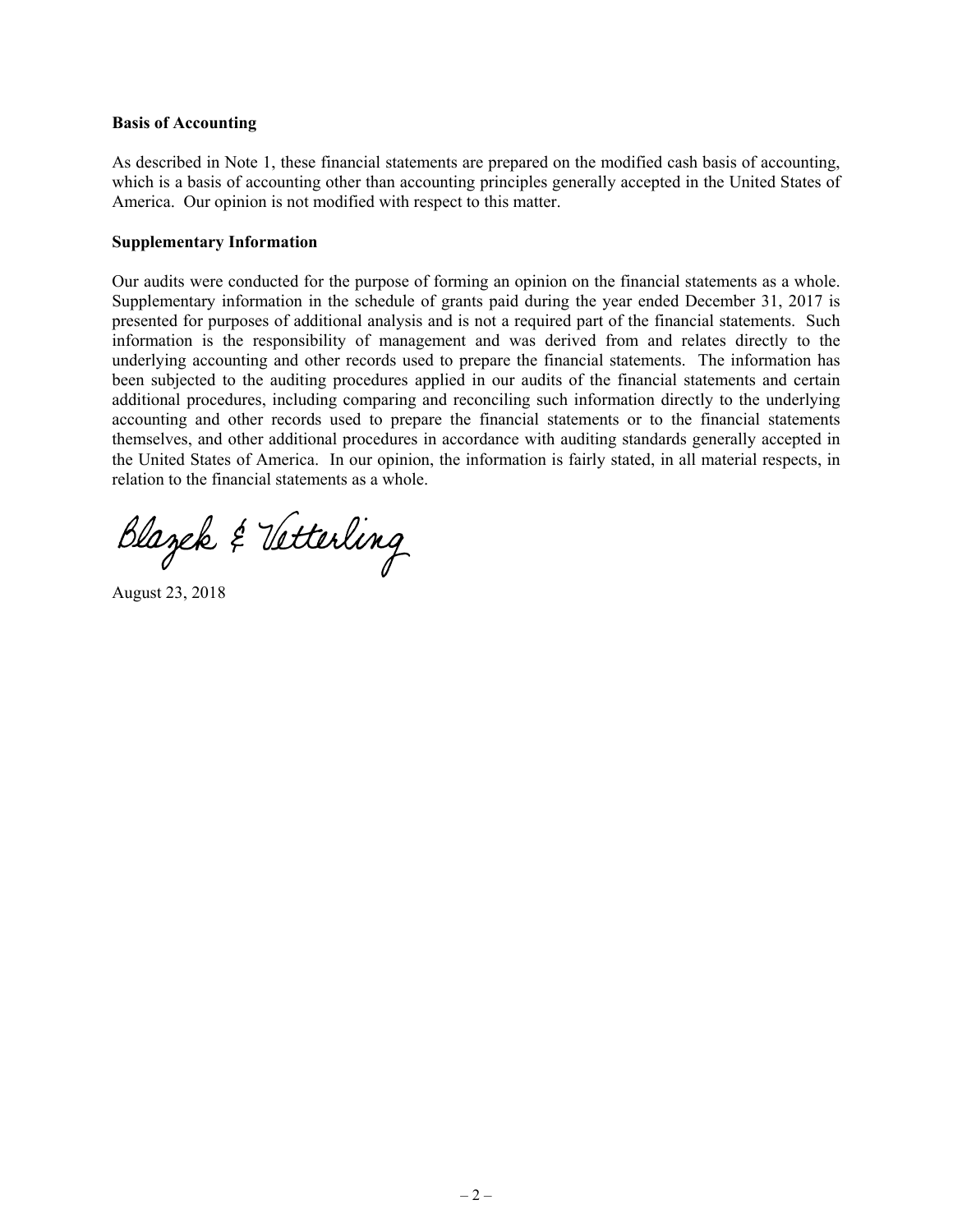Statements of Assets and Net Assets – Modified Cash Basis as of December 31, 2017 and 2016

|                                                                  | 2017            |    | 2016            |
|------------------------------------------------------------------|-----------------|----|-----------------|
| <b>ASSETS</b>                                                    |                 |    |                 |
| Cash<br>Investments, at cost ( <i>Note 2</i> ):                  | \$<br>71,799    | \$ | 188,544         |
| Equity securities – common stock                                 | 1,124,148       |    | 1,143,696       |
| Money market mutual funds<br>Prepaid excise tax and other assets | 9,524<br>35,900 |    | 45,140<br>2,807 |
| <b>TOTAL ASSETS</b>                                              | ,241,371        |    | 1,380,187       |
| <b>NET ASSETS</b>                                                |                 |    |                 |
| Unrestricted net assets                                          | \$<br>1,241,371 | S  | 1,380,187       |
| <b>TOTAL NET ASSETS</b>                                          | 1,241,371       |    | 1,380,187       |

*See accompanying notes to financial statements.*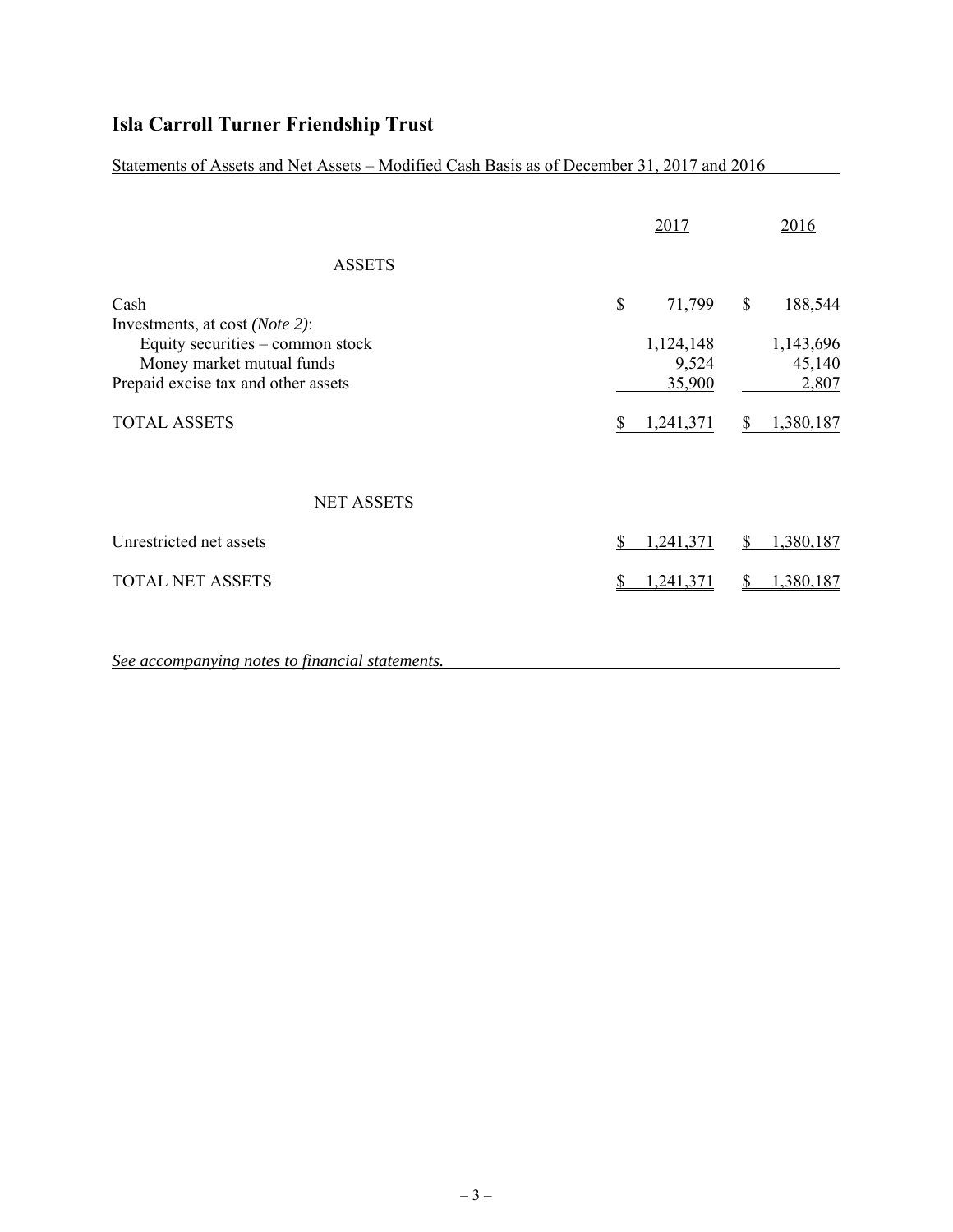Statements of Revenue and Expenses – Modified Cash Basis for the years ended December 31, 2017 and 2016

|                                                                                                                                                                                           | 2017                                                                               | 2016                                                                               |
|-------------------------------------------------------------------------------------------------------------------------------------------------------------------------------------------|------------------------------------------------------------------------------------|------------------------------------------------------------------------------------|
| <b>REVENUE:</b>                                                                                                                                                                           |                                                                                    |                                                                                    |
| Interest and dividends<br>Realized gain on sale of investments                                                                                                                            | \$<br>1,673,815<br>1,034,991                                                       | 1,650,150<br>S.<br>639,092                                                         |
| Total revenue                                                                                                                                                                             | 2,708,806                                                                          | 2,289,242                                                                          |
| <b>EXPENSES:</b>                                                                                                                                                                          |                                                                                    |                                                                                    |
| Grants made<br>Salaries and related costs<br>Investment custodial and management fees<br>Other professional fees<br>Office rent<br>Federal excise tax (Note 3)<br>Other<br>Total expenses | 2,595,500<br>99,577<br>44,993<br>38,552<br>27,810<br>26,445<br>14,745<br>2,847,622 | 1,965,000<br>97,426<br>47,342<br>20,845<br>25,268<br>44,630<br>14,678<br>2,215,189 |
| <b>CHANGES IN UNRESTRICTED NET ASSETS</b>                                                                                                                                                 | (138, 816)                                                                         | 74,053                                                                             |
| Unrestricted net assets, beginning of year                                                                                                                                                | 1,380,187                                                                          | 1,306,134                                                                          |
| Unrestricted net assets, end of year                                                                                                                                                      | <u>,241,371</u>                                                                    | 1,380,187<br>Ж                                                                     |

*See accompanying notes to financial statements.*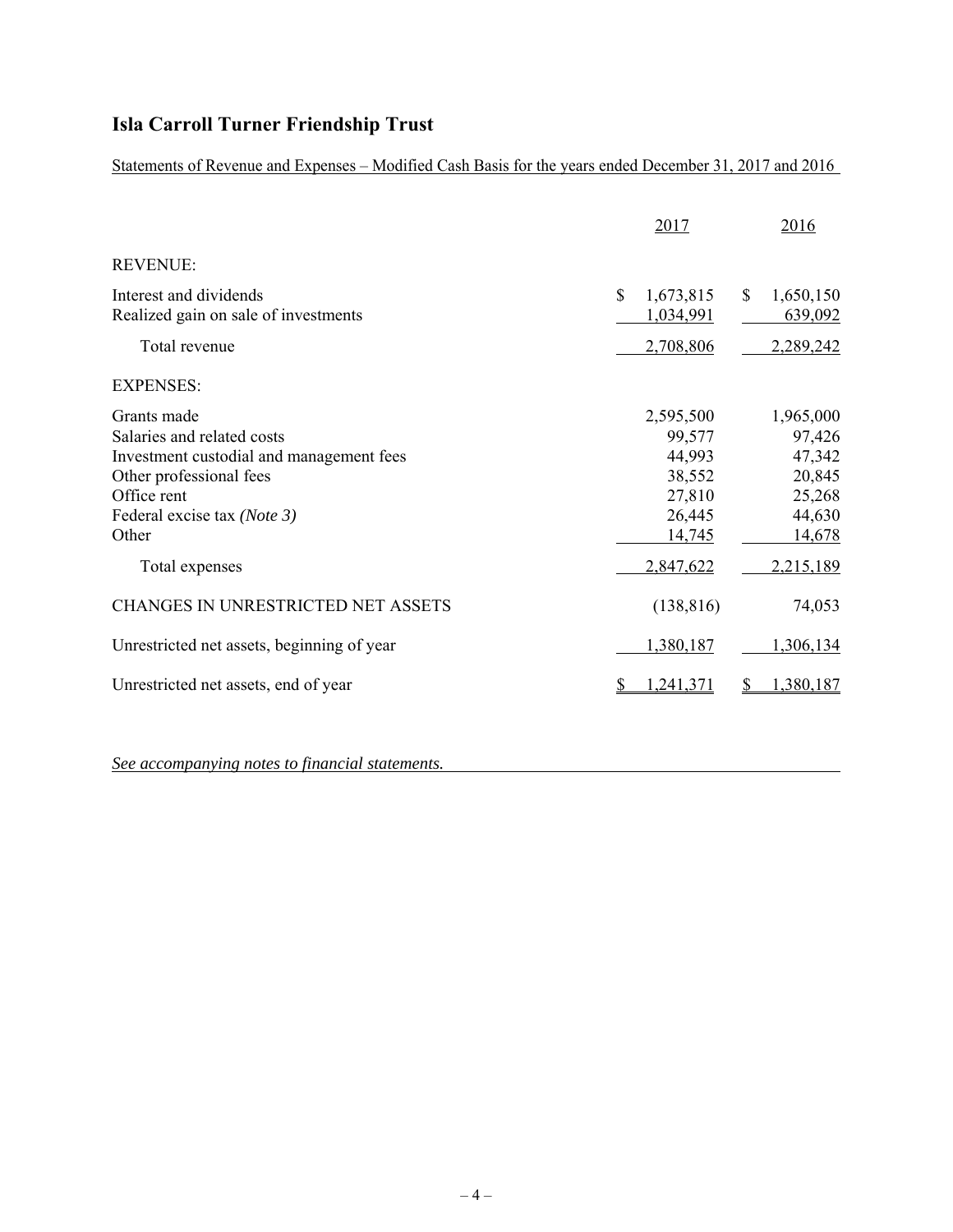Statements of Cash Flows – Modified Cash Basis for the years ended December 31, 2017 and 2016

|                                                                                                                                                |              | 2017                    |    | 2016                |
|------------------------------------------------------------------------------------------------------------------------------------------------|--------------|-------------------------|----|---------------------|
| CASH FLOWS FROM OPERATING ACTIVITIES:                                                                                                          |              |                         |    |                     |
| Changes in unrestricted net assets<br>Adjustments to reconcile changes in unrestricted net assets<br>to net cash used by operating activities: | $\mathbb{S}$ | (138, 816)              | \$ | 74,053              |
| Realized gain on sale of investments<br>Changes in prepaid excise tax and other assets                                                         |              | (1,034,991)<br>(33,093) |    | (639,092)<br>14,714 |
|                                                                                                                                                |              |                         |    |                     |
| Net cash used by operating activities                                                                                                          |              | (1,206,900)             |    | (550, 325)          |
| CASH FLOWS FROM INVESTING ACTIVITIES:                                                                                                          |              |                         |    |                     |
| Proceeds from sale of investments<br>Net change in money market mutual funds held as investments                                               |              | 1,054,539<br>35,616     |    | 650,432<br>14,328   |
| Net cash provided by investing activities                                                                                                      |              | 1,090,155               |    | 664,760             |
| NET CHANGE IN CASH                                                                                                                             |              | (116,745)               |    | 114,435             |
| Cash, beginning of year                                                                                                                        |              | 188,544                 |    | 74,109              |
| Cash, end of year                                                                                                                              |              | 71,799                  | S  | 188,544             |
| Supplemental disclosure of cash flow information:<br>Federal excise tax paid                                                                   |              | \$60,000                |    | \$30,000            |
| See accompanying notes to financial statements.                                                                                                |              |                         |    |                     |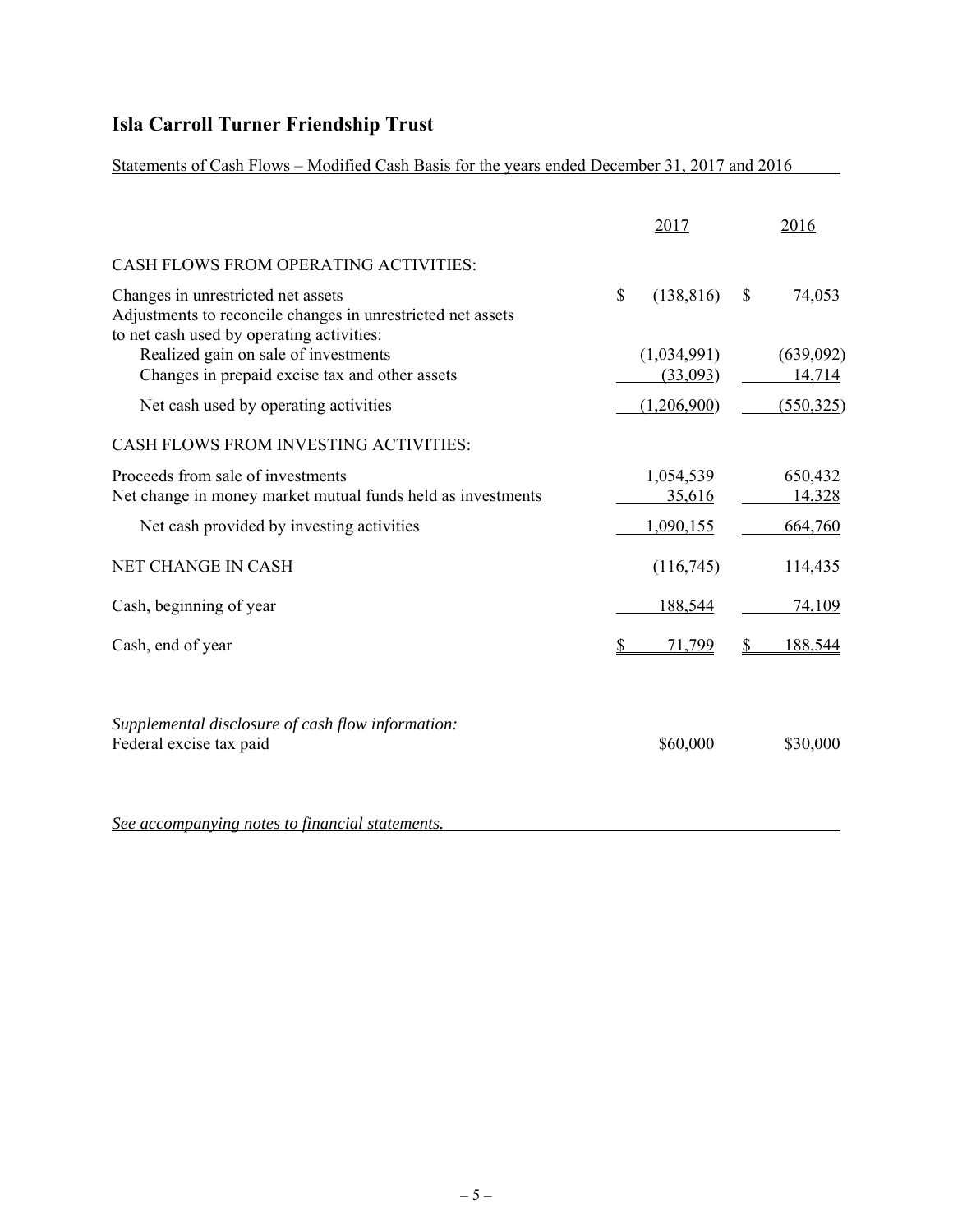Notes to Financial Statements for the years ended December 31, 2017 and 2016

### **NOTE 1 – ORGANIZATION AND SIGNIFICANT ACCOUNTING POLICIES**

Organization – Isla Carroll Turner Friendship Trust (the Trust) was established in 1956 by Isla Carroll Sterling Turner. The Trust provides grants to charitable organizations for the purpose of assisting the elderly and older adults with Down's Syndrome in the State of Texas.

Basis of presentation – The Trust's financial statements are presented in accordance with the modified cash basis of accounting. This method of accounting differs from generally accepted accounting principles primarily in that revenue is recognized when received rather than when earned and expenses are recognized when paid rather than when incurred. The Trust recognizes an asset or liability for federal excise tax in the tax year that it arises.

Federal income tax status – The Trust is a  $\S 4947(a)(1)$  non-exempt charitable trust, which is treated as a private foundation for federal tax purposes. The Trust is exempt from federal income tax, but is subject to federal excise tax on net investment income, as defined by federal tax laws.

Investments are reported at cost. Realized gains and losses on sales of investments are computed using the first-in, first-out method.

Net asset classification – Revenue and the related net assets are classified based on the existence or absence of donor-imposed restrictions. Unrestricted net assets include those net assets whose use is not restricted by donor-imposed stipulations even though their use may be limited in other respects such as by contract or board designation. All of the Trust's net assets are unrestricted in that they are available to support the broad purposes of the Trust.

Grants made are recognized as expenses when paid by the Trust.

Functional expenses – The expenses of the Trust are summarized on a natural basis in the statements of revenue and expenses. In 2017 and 2016, approximately 95% and 94%, respectively, of the Trust's expenses relate to the grant program and 5% and 6%, respectively, relate to management and general.

Recent financial accounting pronouncement – In August 2016, the Financial Accounting Standards Board issued Accounting Standards Update (ASU) 2016-14, *Not-for-Profit Entities (Topic 958): Presentation of Financial Statements of Not-for-Profit Entities.* The amendments in this ASU are aimed at providing more useful information to users of not-for-profit financial statements. Under this ASU, net assets will be presented in two classes: *net assets with donor restrictions* and *net assets without donor restrictions.* New or enhanced disclosures will be required about the nature and composition of net assets, and the liquidity and availability of resources for general operating expenditures within one year of the balance sheet date. Expenses will be required to be presented by both nature and function and investment return will be presented net of external and direct internal investment expenses. Absent explicit donor stipulations, restrictions on long-lived assets will expire when assets are placed in service. The Trust is required to adopt this ASU for fiscal year 2018. Adoption of this ASU will impact the presentation and disclosures of the financial statements.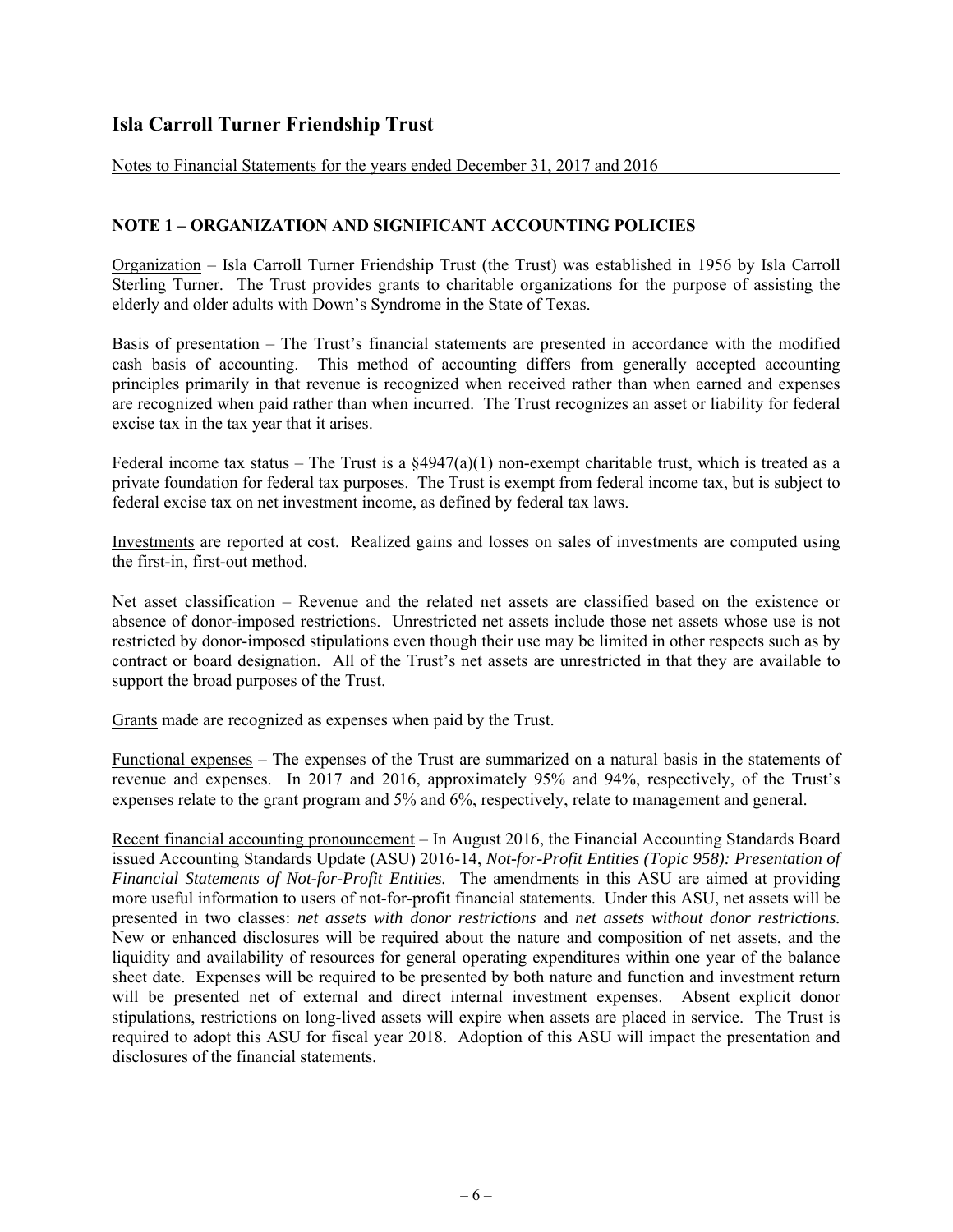### **NOTE 2 – INVESTMENTS**

Investments in common stock are two corporate holdings that have a fair value of \$44,719,781 and \$49,277,713 at December 31, 2017 and 2016, respectively. The fair value is based on the closing prices reported on the active market on which the individual securities are traded. One of the Trust's two holdings comprise 98% and 99% of the total fair value of common stock at December 31, 2017 and 2016, respectively.

Investments are exposed to various risks such as interest rate, market and credit risks. Because of these risks, it is at least reasonably possible that changes in the fair value of investment securities will occur in the near term and that such changes could materially affect the fair value amounts in this disclosure.

### **NOTE 3 – FEDERAL EXCISE TAX**

The Code imposes an excise tax on private foundations equal to 2% of net investment income (principally interest, dividends, and net realized capital gains, less expenses incurred in the production of investment income). This tax is reduced to 1% for private foundations that meet certain distribution requirements. The Trust computed its provision for federal excise tax at the rate of 1% in 2017 and 2% in 2016.

Internal Revenue Code §4942 requires that the Trust annually make qualifying charitable distributions of approximately 5% of the fair value of noncharitable assets during the prior year reduced by acquisition indebtedness, if any, with respect to such assets. Such qualifying distributions must be made by the end of the succeeding taxable year in order to avoid the imposition of a 30% federal excise tax on any undistributed income. The Trust is currently in compliance with these provisions and is not subject to this federal excise tax on undistributed income.

The Trust believes that it has appropriate support for the federal excise tax positions taken and, as such, does not have any uncertain tax positions that could result in a material impact on the Trust's financial statements.

### **NOTE 4 – RELATED PARTY TRANSACTIONS**

Members of the Board of Trustees of the Trust and their families serve on numerous charitable boards of directors. Grants awarded to these organizations were approximately \$290,000 for the year ended December 31, 2017.

### **NOTE 5 – SUBSEQUENT EVENTS**

Management has evaluated subsequent events through August 23, 2018, which is the date that the financial statements were available for issuance. As a result of this evaluation, no events were identified that are required to be disclosed or would have a material impact on reported net assets or changes in net assets.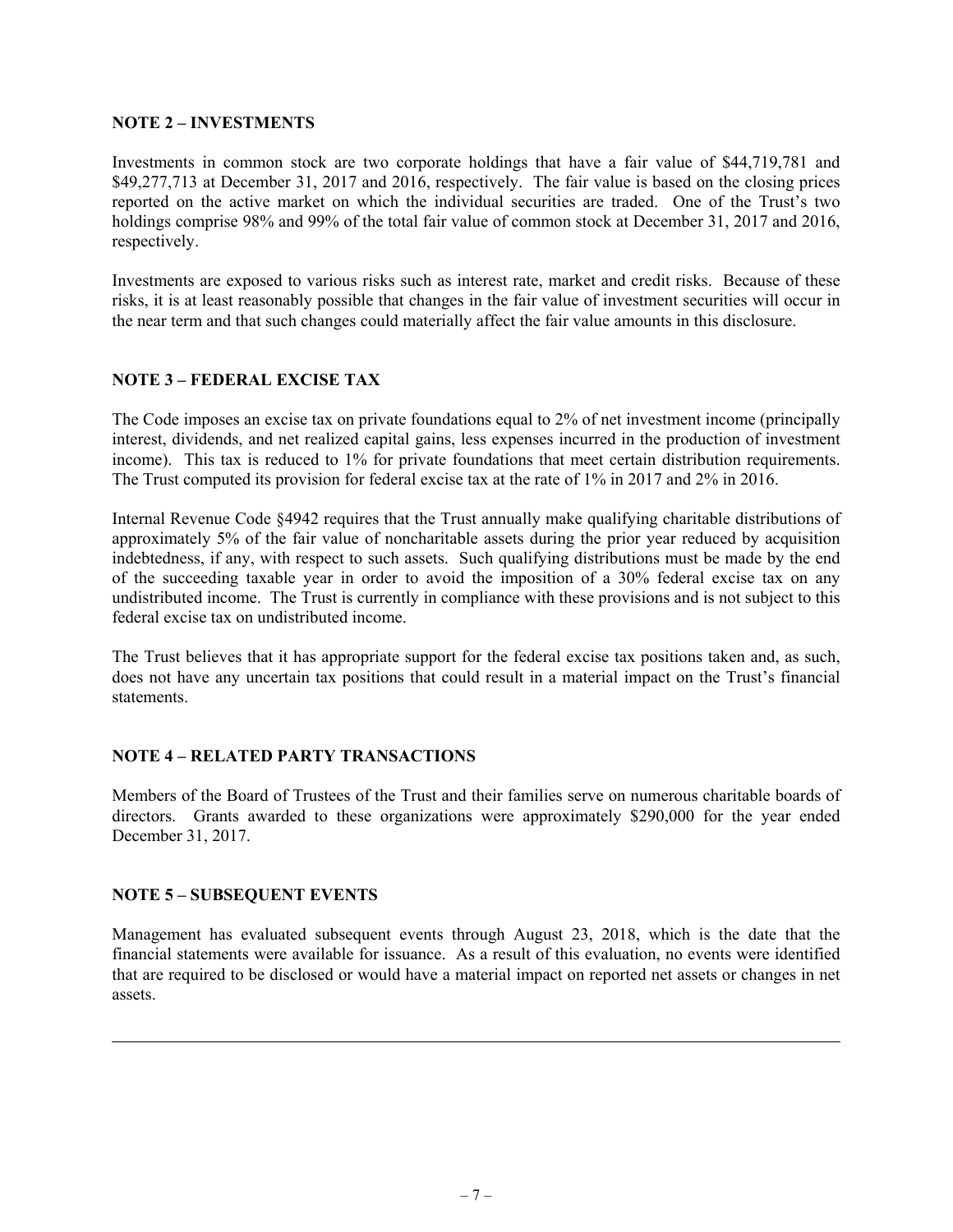Schedule of Grants Paid during the year ended December 31, 2017

| <b>Grantee</b>                                                                       | <b>Amount Paid</b> |
|--------------------------------------------------------------------------------------|--------------------|
| All Saints Catholic Community                                                        | \$<br>50,000       |
| Alzheimer's Association Houston and Southeast Texas Chapter                          | 50,000             |
| Baylor College of Medicine, HCOA                                                     | 50,000             |
| Beacon of Downtown Houston, The                                                      | 40,000             |
| Briarwood-Brookwood, Inc.                                                            | 100,000            |
| Catholic Charities of the Archdiocese of Galveston-Houston                           | 65,000             |
| Cenacle Convent, Inc.                                                                | 50,000             |
| Chinese Community Center, Inc.                                                       | 20,000             |
| <b>CHRISTUS Foundation for HealthCare</b>                                            | 50,000             |
| Clarewood House                                                                      | 50,000             |
| <b>Covenant Health Foundation</b>                                                    | 5,000              |
| Daniels Towers, Inc.                                                                 | 50,000             |
| Depression & Bipolar Support Alliance of Greater Houston                             | 20,000             |
| Dominican Sisters of Houston, Texas, Inc.                                            | 25,000             |
| Dominican Sisters of Mary Immaculate Province                                        | 200,000            |
| Easters Seals of Greater Houston, Inc.                                               | 25,000             |
| Eden Home, Inc.                                                                      | 47,500             |
| Evelyn Rubenstein Jewish Community Center of Houston                                 | 25,000             |
| Family Service Center at Houston and Harris County                                   | 20,000             |
| Family Services Association of San Antonio, Inc.                                     | 20,000             |
| Foundation for the Retarded (The Center)                                             | 50,000             |
| Friends for Life                                                                     | 20,000             |
| Galveston County Food Bank (formerly Gleanings from The Harvest for Galveston, Inc.) | 40,000             |
| Golden Age Hobby House of Houston, Inc.                                              | 65,000             |
| Golden Rule Broadcasting                                                             | 25,000             |
| Good Samaritan Foundation of Texas, Inc.                                             | 60,000             |
| Halo House Foundation (Harris)                                                       | 25,000             |
| Hope & Healing Center & Institute                                                    | 15,000             |
| Houston Aphasia Recovery Center                                                      | 20,000             |
| Houston Area Parkinson Society                                                       | 75,000             |
| Houston Habitat for Humanity (Harris)                                                | 140,000            |
| Houston Hospice (Harris)                                                             | 50,000             |
| Houston Humane Society (Harris)                                                      | 5,000              |
| Houston's Amazing Place, Inc.                                                        | 50,000             |
| <b>Interfaith Caring Ministries</b>                                                  | 40,000             |
| <b>Interfaith Ministries for Greater Houston</b>                                     | 60,000             |
| Katy Christian Ministries (Harris)                                                   | 5,000              |
| Missions of Yahweh, Inc., The                                                        | 60,000             |
| Montrose Counseling Center, Inc.                                                     | 40,000             |

*(continued)*